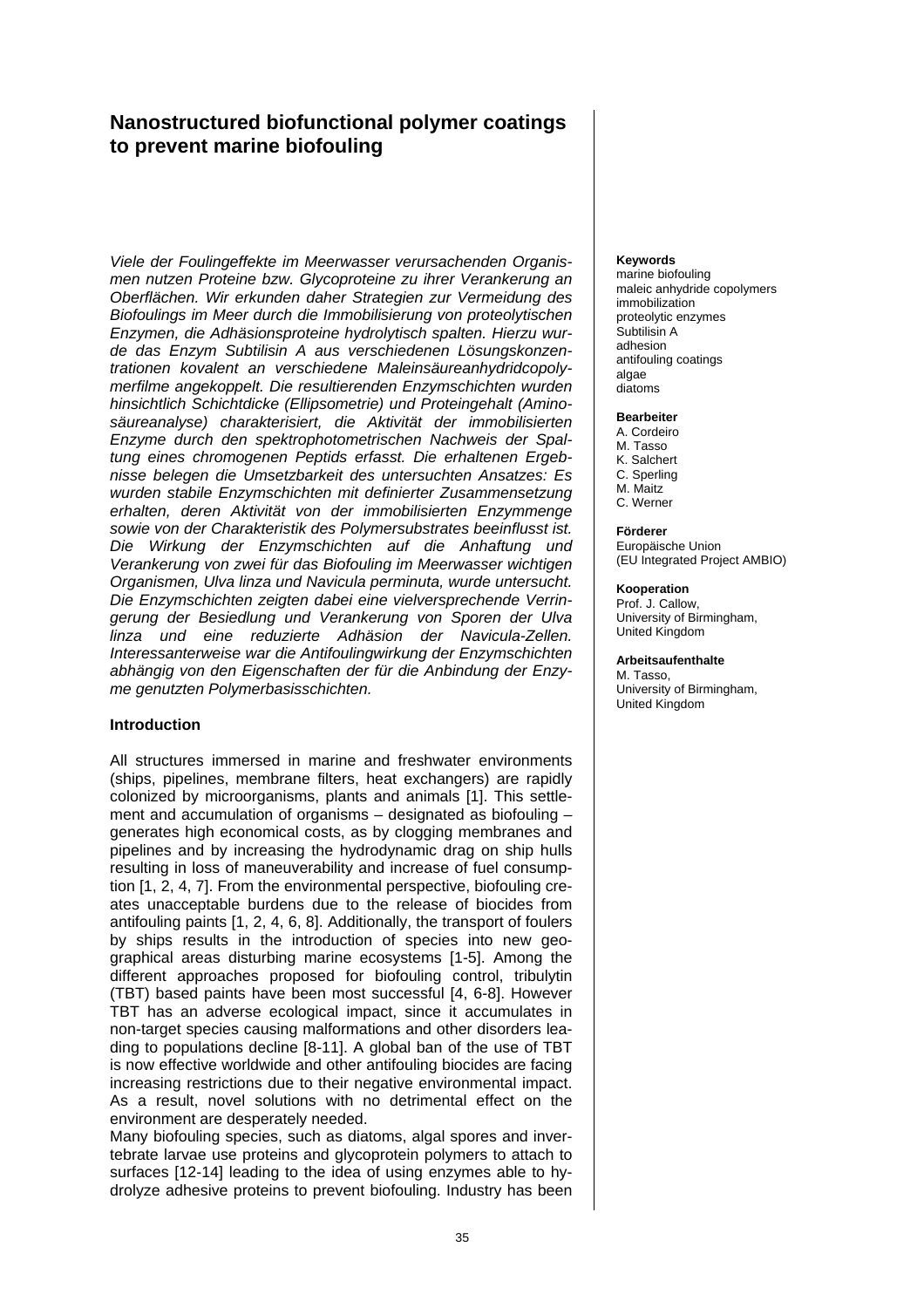using enzymes for centuries as in food processing, detergent formulation and drug synthesis [15] and they are now commercially available at low cost. Additionally, enzymes are biodegradable and are therefore expected to be environmentally friendly. Most studies that reported on the use of enzymes as antifouling agents are based on the release of enzymes and on commercial enzymes formulations containing large amount of stabilizers and preservatives that can contribute to antifouling making the contribution of the enzyme unclear [16].

We investigate the possibility of using immobilized proteolytic enzymes to prevent marine biofouling. For this purpose, maleic anhydride (MA) copolymers have been selected as immobilization platform since they can be deposited as thin films with a physicochemical profile determined by the choice of the co-monomer, adjustment of molecular weight and preparation conditions. The reactivity of the anhydride can be used to immobilize bioactive molecules by the spontaneous reaction of the anhydride group with amine (lysine) functions of the bioactive molecule. Due to its stability and promising antifouling properties [17], the proteolytic enzyme Subtilisin A was covalently immobilized onto maleic anhydride films and the resultant enzyme layer was comprehensively characterized concerning enzyme amount and activity. The enzyme-containing coatings were evaluated concerning their antifouling properties towards two major fouling species: the green algae *Ulva linza* and the diatom *Navicula perminuta.*

# **Thin film preparation and enzyme immobilization**

Thin films of poly(octadecene-*alt*-maleic anhydride) (POMA) and poly(ethylene-*alt*-maleic anhydride) (PEMA) were produced by spin coating. Oxidized carriers (glass and silicon wafers) were surfacemodified with an aminosilane prior to spin-coating in order to allow the covalent binding of the thin polymer film. More details can be found in [18]. The proteolytic enzyme Subtilisin A (Subtilisin Carlsberg) was covalently immobilized onto the copolymer films (Fig. 1) by exposing the films to enzyme solutions of variable concentration [19].



# **Characterization of enzyme coatings**

The immobilized enzyme layer thickness was determined by ellipsometry assuming an optical five layer model system (Fig. 1). The amount of immobilized enzyme was quantified via amino acid analysis (using high performance liquid chromatography (HPLC)). Details on the experimental procedure and numerical analysis of the amino acid distribution can be found in [20].

The evaluation of the immobilized enzyme activity was performed by detection of the product resultant from the cleavage of N-Succi-

*Fig. 1:* 

*Schematic representation of the enzyme layered coatings (left) and model used for ellipsometry measurements (right).*   $(R = H$  for PEMA,  $R = (CH<sub>2</sub>)<sub>15</sub>CH<sub>3</sub>$ *for POMA)*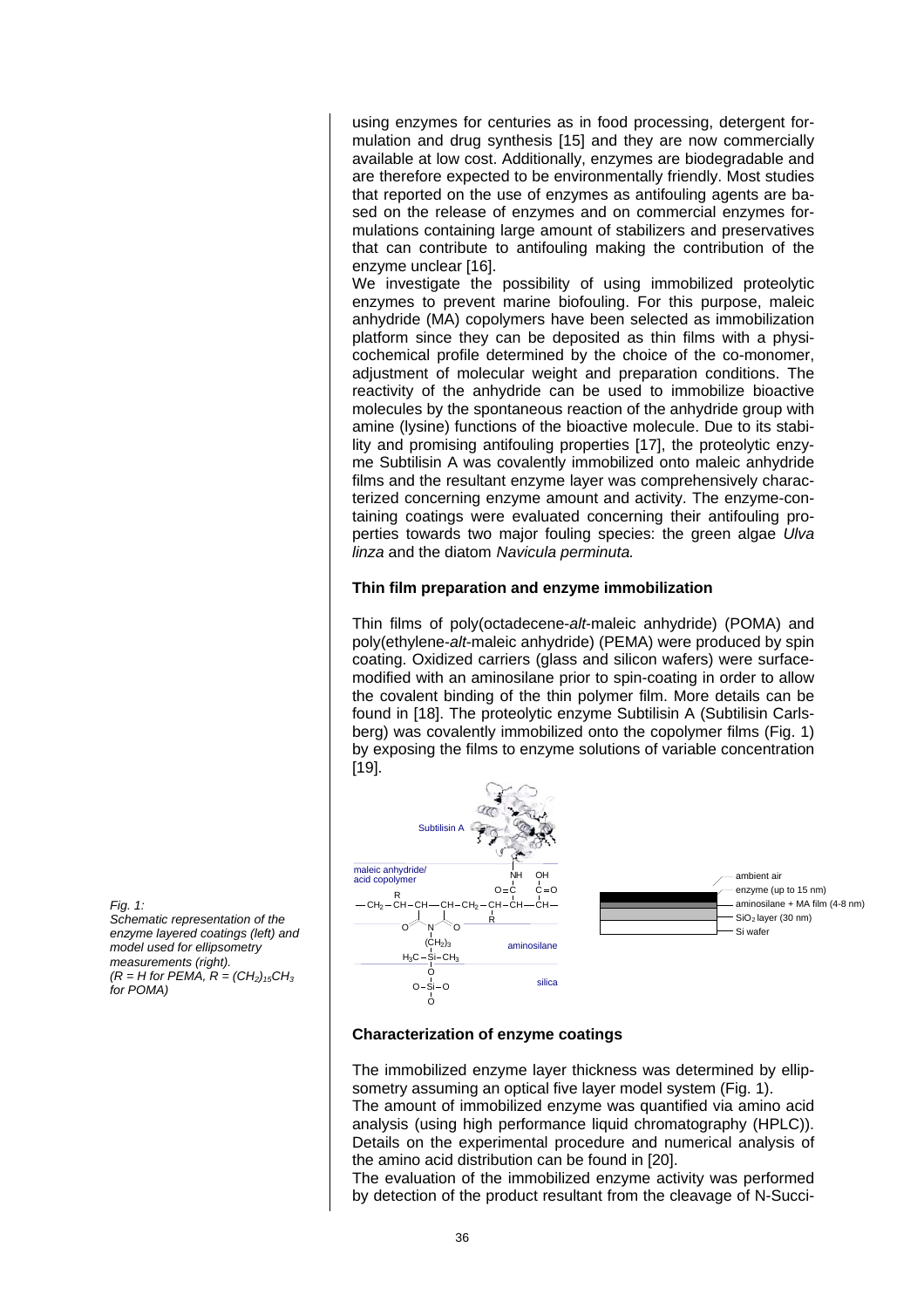nyl-Ala-Ala-Pro-Phe-pNitroanilide by spectroscopy. Subtilisin A cleaves the substrate into peptides and *p-*nitroaniline (pNa), the formation of which was followed by absorbance measurements at 405 nm.

## **Marine biofouling assays**

Zoospores were released from reproductive thalli of the green macroalga *Ulva linza* in artificial sea water (ASW) and were prepared for assays as described in [21]. Settlement and adhesion assays followed the principles outlined in [22]. Samples were incubated with zoospores for 45 min in darkness, rinsed to remove non-settled spores and preserved with glutaraldehyde to determine the number of settled spores [23]. To evaluate adhesion strength, substrates were further incubated in ASW for 90 min after spore settlement, after which they were exposed to an impact pressure of 34 kPa using the water jet apparatus [22]. The density of spores was determined by an image analysis system attached to an epifluorescence microscope via a video camera [23].

Cultures of the diatom *Navicula perminuta* were grown in F2 medium at 18 °C with 16 h: 8 h, light: dark cycle. Cells were allowed to settle and adhere to substrates for 2 h at 18 °C in an illuminated environment. Substrates were then washed to remove non-attached cells, incubated in ASW for 3 h and subsequently exposed to a 35 Pa wall shear stress in the flow channel device [24]. Quantification of diatom cells followed a similar procedure as for the *Ulva*  zoospores assay [23].

# **Properties of the enzyme coatings**

The evaluation of the amount of enzyme immobilized onto the MA copolymer coatings was performed by determining the enzyme layer thickness by ellipsometry (Fig. 2 left) and by quantifying the amount of immobilized enzyme by amino acid analysis (using HPLC) (Fig. 2 right) [19].



The ellipsometry and HPLC data for both coatings correlate well. The hydrophobic POMA copolymer coating shows a compact nonswelling interface. At low enzyme concentrations, the immobilized enzyme is likely to undergo conformational changes; the enzyme spreads to increase the contact area between coating and hydrophobic moieties of the enzyme. The surface is saturated at enzyme concentrations in solution of about 6 mg·m $I^1$  – corresponding to an immobilized amount of 0.35  $\mu$ g·cm<sup>-2</sup>. The ellipsometry results point to the formation of an enzyme monolayer onto this film (Fig. 2). The enzyme immobilization results on the PEMA copolymer coating show no saturation up to the maximum enzyme concentration in solution investigated. The hydrophilic, strongly swelling PEMA film allows for the penetration of the enzyme into the copolymer layer resulting in higher amounts of immobilized

*Fig. 2: Layer thickness (left) and content (right) of Subtilisin A immobilized onto MA copolymer films (*• *PEMA;*  <sup>c</sup> *POMA) in dependence of enzyme* 

*concentration in solution (c) (error bars = ± standard deviation)*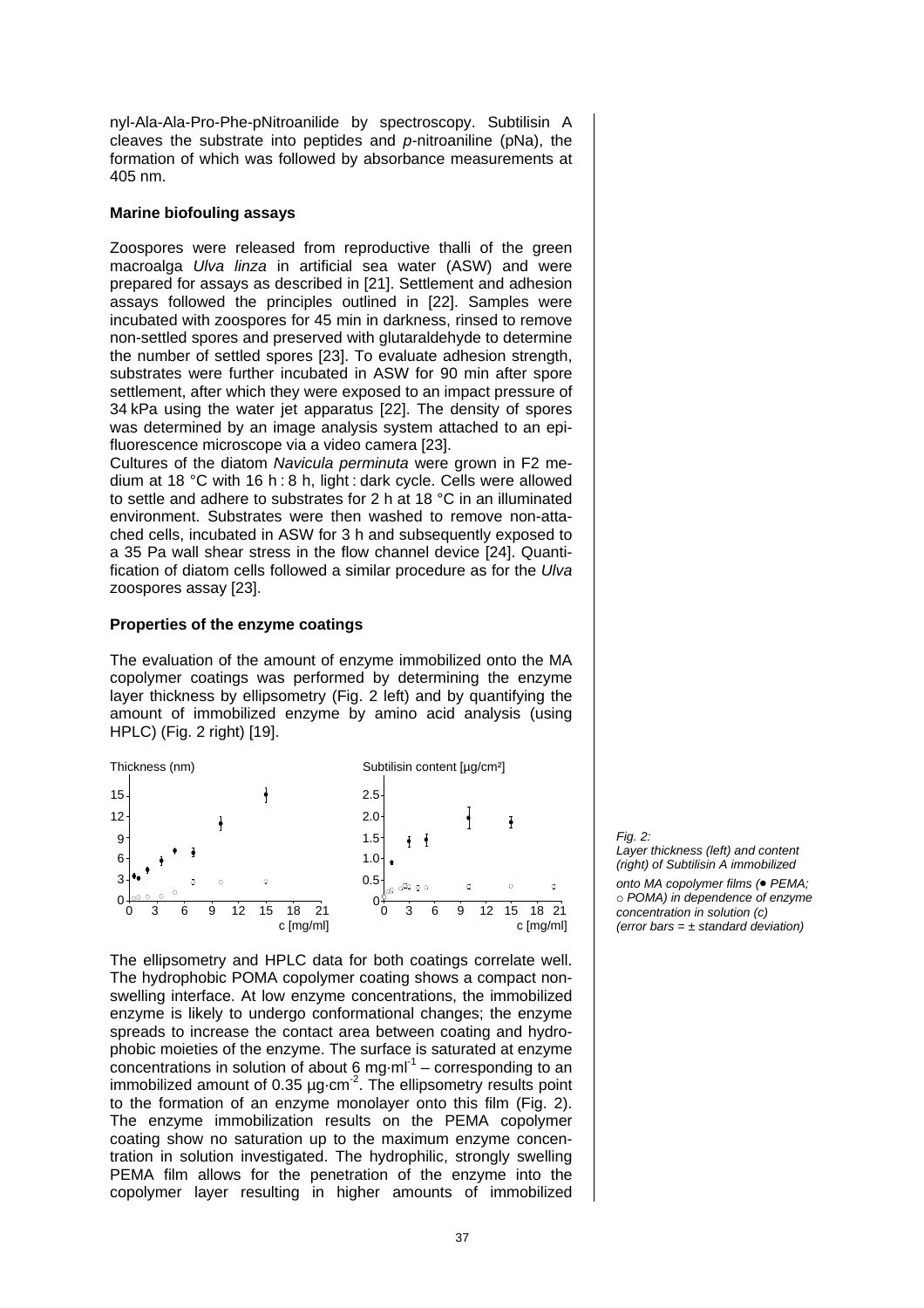*Fig. 3:*

*Schematic illustration representing the immobilization of Subtilisin A onto POMA and PEMA copolymer thin films* 

*Fig. 4:* 

*Specific activity (product formed ([pNa]) per unit of time per weight of enzyme per area) for PEMA ( ) and POMA ( ) copolymer films containing different enzyme amounts (error bars = ± standard deviation)* 

*Fig. 5:* 

*Density of Ulva spores onto PEMA, PEMA containing variable amounts of (A) active and (D) denatured enzyme after settlement ( ) and after exposure to an impact pressure of 34 kPa using the water jet* (□). *PEMA* + 8  $\mu$ g⋅*ml*<sup>-1</sup> = *PEMA coating exposed to a solution of 8 µg*⋅*ml-1Subtilisin A for 90 min after spore settlement. Concentration of enzyme used for immobilization onto coatings:* 

*A1 and D1 = 3 mg*⋅*ml-1; A2 and D2 = 10 mg*⋅*ml-1; A3 and D3 = 20 mg*⋅*ml-1; A4 and D4 = 30 mg*⋅*ml-1. The immobilized active enzyme was denatured by incubation of the coatings at 90 °C for 45 min. (N = 90, error bars = ± 2 x standard error)* 



enzyme within the interfacial volume phase (about 5 times more than onto POMA). A schematic illustration depicting the covalent immobilization of Subtilisin A onto POMA and PEMA copolymer films is presented in Fig. 3.

The enzymatic activity of the bioactive coatings was determined by following the progress curve of the catalysis of N-Succinyl-Ala-Ala-Pro-Phe-pNa. The slope of the initial linear progress curve corresponds to the initial reaction rate (initial activity). The amount of substrate cleaved per unit time normalized to the amount of immobilized enzyme (specific activity) for MA coatings containing different amounts of enzyme is presented in Fig. 4.



Although fewer enzyme can be immobilized onto the hydrophobic POMA coating, a higher specific activity is observed as compared to PEMA-enzyme-containing films. The inclusion of the enzyme in the 3D polymer layer and the strong acidic characteristics of the hydrolyzed PEMA will both limit substrate accessibility and possibly trigger enzyme conformational changes – which is believed to limit the substrate conversion [19].

# **Settlement and adhesion of the green algae** *Ulva linza*

The amount of *Ulva* zoospores onto PEMA coatings containing no (PEMA), active (PEMA A) and denatured (PEMA D) enzyme after settlement and after exposure to an impact pressure of 34 kPa using the water jet is presented in Fig. 5.



The results show a clear dependence of spore settlement and spore removal with enzymatic activity and amount of immobilized enzyme. The density of spores settled onto the active coatings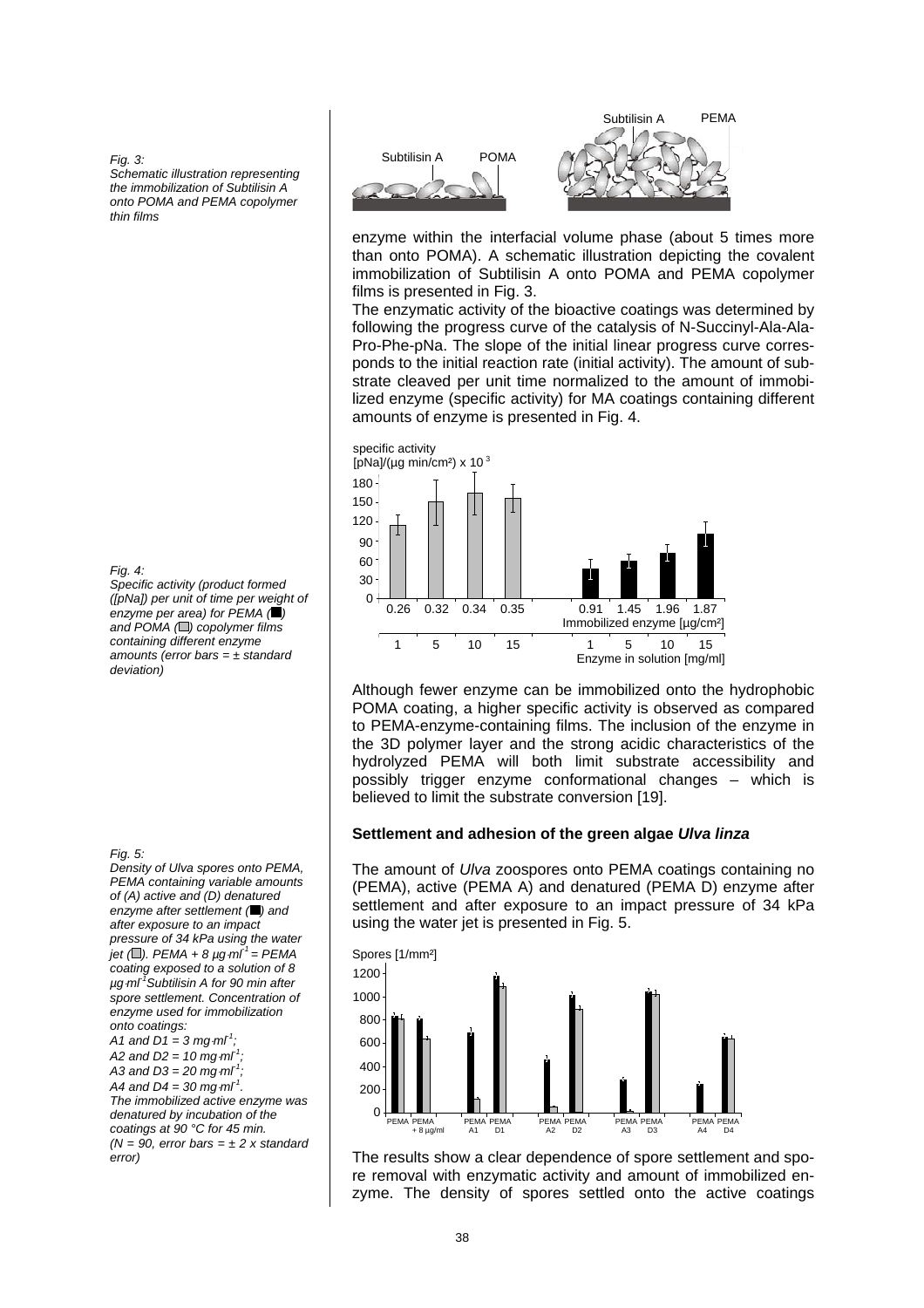decreases with increased amount of immobilized enzyme and activity. All denatured coatings showed higher spore settlement than their active-coating counterparts. The number of settled spores onto the denatured coatings decreased with increasing the amount of immobilized enzyme, probably reflecting the changes in surface properties by increasing enzyme loading. The ease of spore removal, a proxy measure of spore adhesion strength, increased with increasing enzymatic activity, while a very low spore removal was observed for all denatured controls. This validates the hypothesis that immobilized Subtilisin A is effectively able to degrade the adhesive proteins secreted by the algae *Ulva linza* [25].

A higher antifouling efficiency was observed for the enzyme immobilized onto PEMA coatings (PEMA A3) when compared with equivalent amount of enzyme in solution (PEMA + 8  $\mu$ g·ml<sup>-1</sup>). PEMA A3 has an immobilized enzyme amount comparable to an enzyme concentration in solution of 8  $\mu$ g·ml<sup>-1</sup>, but the percentage of removal differed markedly – 93 % removal for the immobilized enzyme as compared to 21 % removal for the free enzyme The immobilization of enzymes increases stability guarantying a long-term degrading ability and on the other hand ensures that the enzyme is at the right place to degrade the secreted adhesives.

The influence of the intrinsic properties of the polymer precoating used for immobilization on the antifouling properties of the enzyme coatings was investigated by comparing POMA and PEMA based enzyme films with similar initial activities (Fig. 6).



The settlement of *Ulva* spores was observed to be higher onto the hydrophilic PEMA coating than onto the hydrophobic POMA. The number of settled spores onto the coatings with similar enzymatic activities was found to be equivalent; however, the corresponding percentages of removal were substantially different (lower adhesion strength of spores to PEMA A1 as compared to POMA A1), highlighting the fact that the properties of the base coating are playing an important role [25].

# **Adhesion of the diatom** *Navicula perminuta*

The effect of enzymes onto the settlement of *Navicula perminuta* was not examined since *Navicula* cells are unable to actively seek for a surface for attachment [12]. The adhesion strength of *Navicula* cells to PEMA coatings containing no (PEMA), active (PEMA A) and denatured (PEMA D) enzyme was investigated by exposing the coatings to a wall shear stress of 35 Pa in the flow channel (Fig. 7).

The percentages of removal obtained for the denatured controls were independent of the amount of immobilized enzyme (ca. 63 % for all denatured controls), while the percentages of removal from active enzyme-containing coatings increased with increasing the amount of immobilized enzyme and enzymatic activity. This observation supports that the adhesive secreted by *Navicula* cells

### *Fig. 6:*

*Density of Ulva spores onto PEMA and POMA based coatings after settlement ( ) and after exposure to an impact pressure of 34 kPa using the water jet* ( $\Box$ ). PEMA: *POMA = base coatings with no enzyme.* 

*A = active/native enzyme; D = denatured enzyme (exposure of equivalent coating A to 90 °C for 45 min). Concentration of enzyme used for immobilization onto coatings: PEMA A1 and D1 = 3 mg*⋅*ml-1; POMA A1 and D1 = 7 mg*⋅*ml-1. Initial enzymatic activity of coating PEMA A 1 is similar to coating POMA A1. (N =90, error bars = ± 2 x standard error)*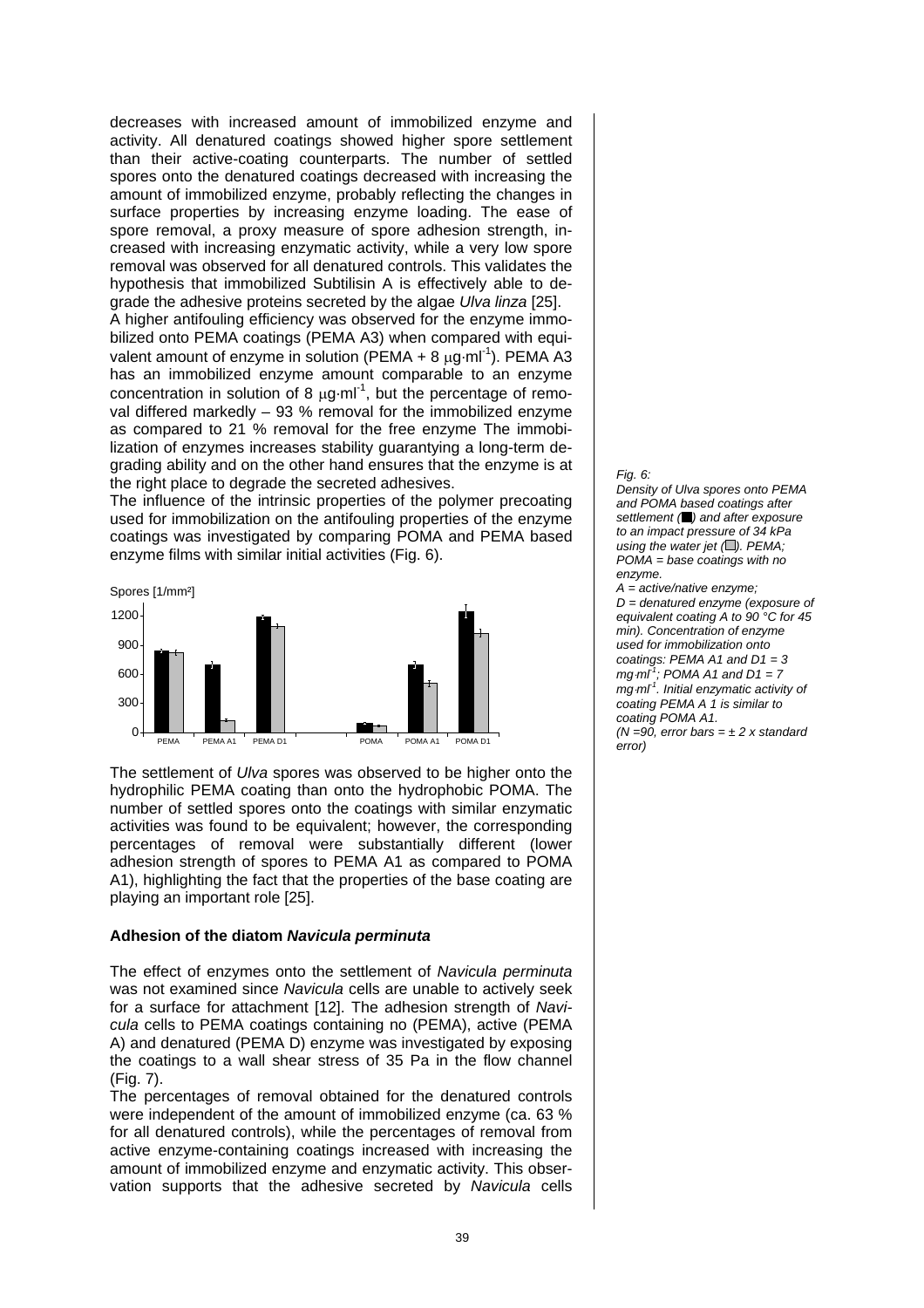*Fig.7:* 

*Percentage of removal of Navicula cells from PEMA and PEMA coatings containing active (A) and denatured (D) enzyme after exposure to a wall shear stress of 35 Pa in the flow channel. Concentration of enzyme used for immobilization: A1 and D1 = 3 mg·ml-1; A2 and D2 = 10 mg·ml-1; A3 and D3 = 20 mg·ml-1 PEMA + 8 mg/ml = PEMA coating exposed to a solution of 8 µg·ml-1 Subtilisin A for 3h after settlement (N = 90; error bars = ± 2 x standard error)* 

is constituted by a proteinaceous component susceptible to degradation by the enzyme [13, 17]. Similarly to the *Ulva* assays, a higher antifouling efficiency was observed for the immobilized enzyme (89 % cell removal for coating PEMA A3) as compared with the free enzyme (77 % cell removal for free enzyme (PEMA + 8 µg·ml**-1**)) [25].



#### **Conclusion**

The proteolytic enzyme Subtilisin A was successfully immobilized onto maleic anhydride copolymer coatings. Determination of the enzyme layer thickness and immobilized enzyme amount revealed that the hydrophilic, strongly swelling PEMA film allows for the penetration of the enzyme into the layer resulting in higher amounts of immobilized enzyme. Although less enzyme is immobilized onto POMA copolymers films, a higher activity per immobilized enzyme was observed on this copolymer layer when compared with PEMAenzyme containing films. This may be explained by the limited accessibility and/or enhanced structural alteration of the enzyme in the 3D structure of the PEMA layer.

Experiments with two major marine fouling species showed that Subtilisin A immobilized onto PEMA copolymer films decreases the settlement of *Ulva linza* zoospores and weakens the anchorage of both *Ulva* spores and *Navicula perminuta* cells. The choice of the copolymer influenced the effect of the immobilized enzyme – the hydrophilic PEMA coatings produced a higher antifouling efficiency than the hydrophobic POMA layers. These observations validate the hypothesis that immobilized proteolytic enzymes are efficiently able to degrade adhesives secreted by the tested marine species and can therefore be used as antifouling agents.

## **References**

- [1] A. I. Railkin: Marine Biofouling Colonization Processes and Defenses, CRC Press (2004)
- [2] L. D. Chambers, K. R. Stokes, F. C. Walsh, R.J.K. Wood: Surf. Coatings Techn. 201 (2006), pp. 3642-3652
- [3] B. S. Galil: Biological Invasions 2 (2000), pp. 177-186<br>[4] D. M. Yebra, S. Kiil, K. Dam-Johansen: Prog. Organic
- D. M. Yebra, S. Kiil, K. Dam-Johansen: Prog. Organic Coatings 50 (2004), pp. 75-104
- [5] J. B. Geller, J. T. Carlton: Science 261 (1993), p. 78
- [6] C. Hughes, C. Bressy, A. Margaillan: Ann. Chimie Sci. Materiaux 28 (2003), pp. 91-107
- [7] R. L. Townsin: Biofouling 19 (2003), pp. 9-15
- [8] A. Terlizzi, S. Fraschetti, P. Gianguzza, M. Faimali, F. Boero: Aquatic Conservation: Marine and Freshwater Ecosystems 11 (2001), pp. 311-317
- [9] W. S. Fisher, L. M. Oliver, W. W. Walker, C. S. Manning, T. E Lytle: Marine Environm. Res. 47 (1999), pp. 185-201.
- [10] P. Matthiessen, P. E. Gibbs: Environm. Toxicology Chem. 17 (1998), pp. 37-43
- [11] P. E. Gibbs, G. W. Bryan: J. Marine Bio. Ass. UK 66 (1986), pp. 767-777
- [12] A. M. Smith, J. A. Callow: Biological Adhesives: Springer-Verlag, (2006)
- [13] R. Wetherbee, J. L. Lind, J. Burke, R. S. Quatrano: J. Phycology 34 (1998), pp. 9-15
- [14] M. S. Stanley, M. E. Callow, J. A. Callow: Planta 210 (1999), pp. 61-71